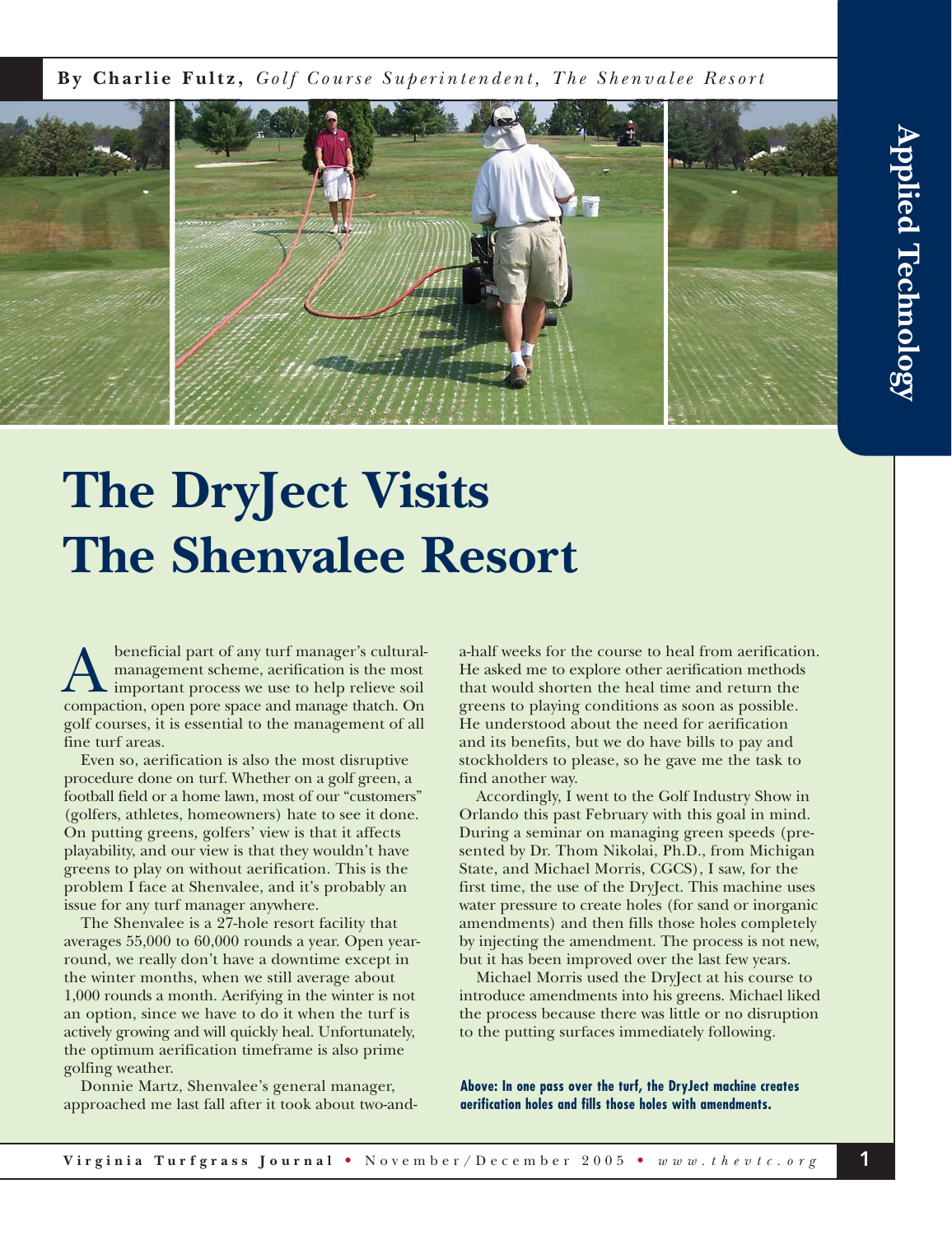The next day, I talked to the DryJect representatives there at the show. They gave me all the pertinent info I needed, plus a DVD of the process. I headed back to Virginia with hopes of an answer for the powersthat-be at Shenvalee.

After meeting with Shenvalee's greens committee and GM, and after viewing the DVD, we decided that we would give the DryJect a shot on our greens. I spoke with Paul King from DryJect Carolinas and set up August 22-23 as our DryJect days. Paul sent me some preliminary information on what they would need from us in terms of manpower, sand quantities, hauling machinery, etc.

Paul also told me that two other courses in Virginia had used the DryJect procedure. One of those courses was Goodyear Country Club in Danville, home to Mark Vaughn, editor of the Virginia Turfgrass Journal. I emailed Mark and asked his opinions of the process, and he was very pleased with the results of the work done on nine of his greens. With that in mind, we lined everything up per Paul's request and were ready when they arrived.

#### **Our DryJect day**

Paul brought three operators and their machines, which each cover about 4,000 square feet per hour. So, with three machines, our overall speed for the two days was approximately 12,000 square feet per hour.

Except for a minor glitch with the equipment, the process went off without a hitch. We covered the Creek Nine in about six hours (67,000 square feet) and moved to the Olde after lunch. We finished Day One at 6:30 p.m., with 18 holes DryJected and completed. On Day Two, we covered the Miller Nine and our practice green, and we were done by noon. So, in a day and a half, we did 187,000 square feet of greens, start to finish.

After we DryJected, we dragged the greens. I used two different drag attachments — a standard steel drag mat and the Turf Groomer brush reels from Jacobsen on my GKIV — to see which one would work better. The brush reels, set just a hair above height of cut of my greensmower, worked beautifully, with little or no tufting of the DryJect holes. The steel drag mat tended to tuft the edges of the holes and bruised a little more than the brush reels did.

Afterwards, we used a roller to smooth any irregularities in the greens surface. In fact, we decided to roll again the first two days after the process, with irrigation each night. Then we put the greensmowers back on the greens, with a slight increase in height until the first of the next week to avoid any light sand issues.

#### **Things you need to know**

First, you'll need to assign one staff member to work with each DryJect machine to keep the hopper loaded with sand. The hopper needs to be refilled at about every pass, so the person stationed at the greens is busy.

Also, although Paul recommended having sand piles at each green, I didn't want to deal with three cleanup messes afterwards. So I decided to use only one big sand pile and keep five-gallon buckets filled with sand at each green, which worked out very well. We put 20 buckets at each green to be used for the fill process.

Initially, I planned to have one runner go to all three greens and pick up empty buckets, go back to the main sand pile, refill and then bring back buckets. That plan went to pot after about an hour. One person was not enough to keep three greens supplied with sand, so I ended up assigning one runner per machine. Using that method, we were able to keep the buckets filled and the machines moving.



**The DryJect machine is an impressive piece of equipment for its size.**



**Here's the finished look of the DryJect process.**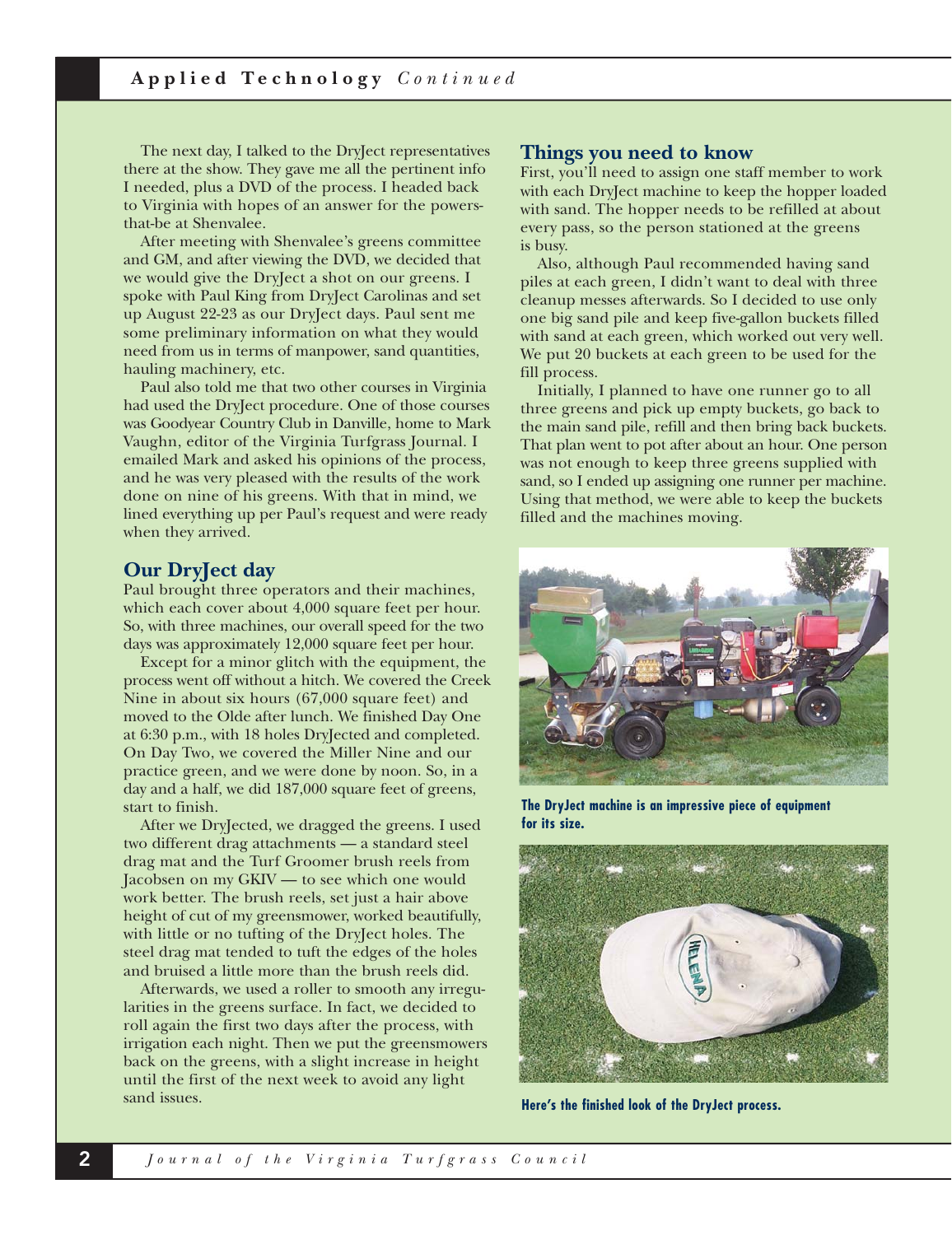**By Charlie Fultz,** *Golf Course Superintendent, The Shenvalee Resort*



#### **Following the DryJect procedure, we "dragged" the greens with Turf Groomer brush reels.**

Because the fill procedure was tedious, I ran split crews on Monday. I had six people come in at 6:00 a.m., and a second crew came in at 10:00 a.m. In hind-sight, I possibly could have brought everyone in at 6:00 a.m. and rotated people on the fill and haul process. But I think 13 hours of hauling and lugging sand buckets is a bit much.

If your greens are somewhat compacted, the machine will tell you, figuratively. Since it uses water pressure to create the holes, if it hits something really hard, the hole will be smaller. And since the machine automatically assumes a standard hole depth, it will pour that regulated amount sand into the hole, thus slightly over-filling the holes in compacted soil. I was able to find out which of my greens were a little harder than others, but with the summer we just had, I had an idea anyway.

#### **Cost issues**

The cost is about \$.03 per square foot. We DryJected about 175,000 square feet of greens and collars, so our total was about \$5,250. The process took less than a day and a half, when core aerification is a three-day process, so the quick turn-around was nice.

I feel that this process is more than worth the price we paid. We mowed greens three days after we DryJected, and all of the comments about our greens were positive. I even received a call from a friend of mine in the business whose greens chairman had visited my course that weekend. They wanted to know how we recovered so quickly from aerification.

### **My experience and opinion**

My thoughts on this procedure? For one, I think it's a great tool for anyone looking to aerify greens. Several superintendents questioned me about not pulling cores in the fall versus "punching holes." For my course, my thatch layers are acceptable. If your greens have major thatch issues, you would probably want to core, but I still think the DryJect would help.

I am trying to get more straight sand into my greens, which range from 12-35 years old, with a mix of sandbased greens (80-10-10 mix, with the 10 being topsoil to an old push-up-style green), and my greens had issues of holding water when I arrived three years ago. Since I will core and vertical mow this coming spring, I will address thatch issues then. I will also deep-tine at least once a year to help alleviate compaction issues. So this version of aerification is a great way for me to incorporate more sand into the soil profile.

Secondly, greens are much more playable the next day, as compared to standard core aerifying. The holes were filled completely, and the greens had little or no sand on top of them after they had been rolled and irrigated. My GM and a couple of members came out to check things out during the process, and they were very pleased with the final product.

My plans are to continue to use this procedure for our fall aerification. It addresses my areas of concern, and for my supervisors and golfers, it addresses the issues that concern them. We were able to meet halfway and provide a way to give everyone involved what they wanted.

I'm not saying the DryJect is the end-all as it relates to aerification. It's simply another tool that's avail-able. For us, it's a tool that we plan to use for years to come.



**You'll need to assign at least one staff member to keep the hopper on each machine full of your amendment.**